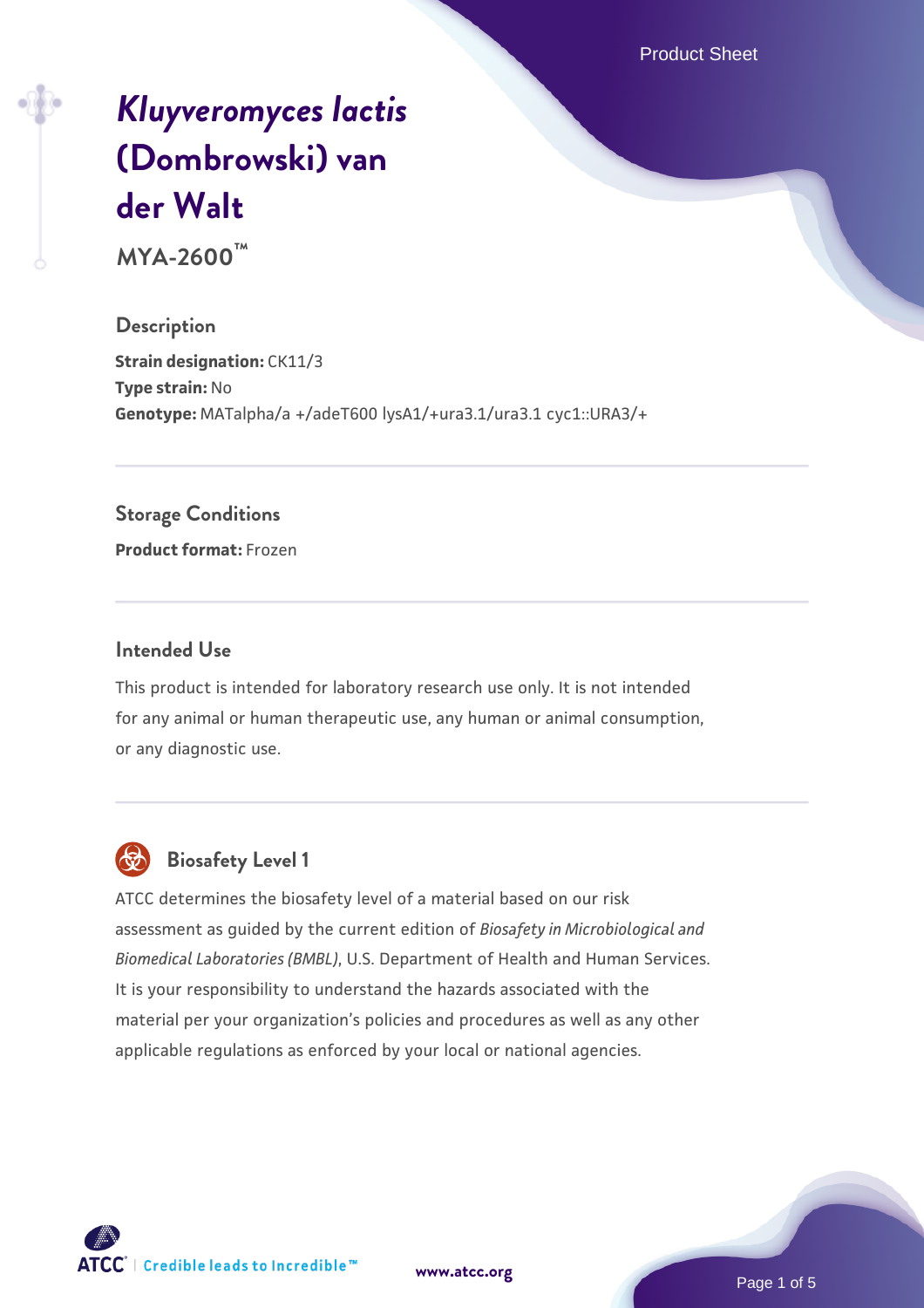ATCC highly recommends that appropriate personal protective equipment is always used when handling vials. For cultures that require storage in liquid nitrogen, it is important to note that some vials may leak when submersed in liquid nitrogen and will slowly fill with liquid nitrogen. Upon thawing, the conversion of the liquid nitrogen back to its gas phase may result in the vial exploding or blowing off its cap with dangerous force creating flying debris. Unless necessary, ATCC recommends that these cultures be stored in the vapor phase of liquid nitrogen rather than submersed in liquid nitrogen.

# **Certificate of Analysis**

For batch-specific test results, refer to the applicable certificate of analysis that can be found at www.atcc.org.

# **Growth Conditions**

**Medium:**  [ATCC Medium 1245: YEPD](https://www.atcc.org/-/media/product-assets/documents/microbial-media-formulations/1/2/4/5/atcc-medium-1245.pdf?rev=705ca55d1b6f490a808a965d5c072196) **Temperature:** 25°C

# **Material Citation**

If use of this material results in a scientific publication, please cite the material in the following manner: *Kluyveromyces lactis* (Dombrowski) van der Walt (ATCC MYA-2600)

# **References**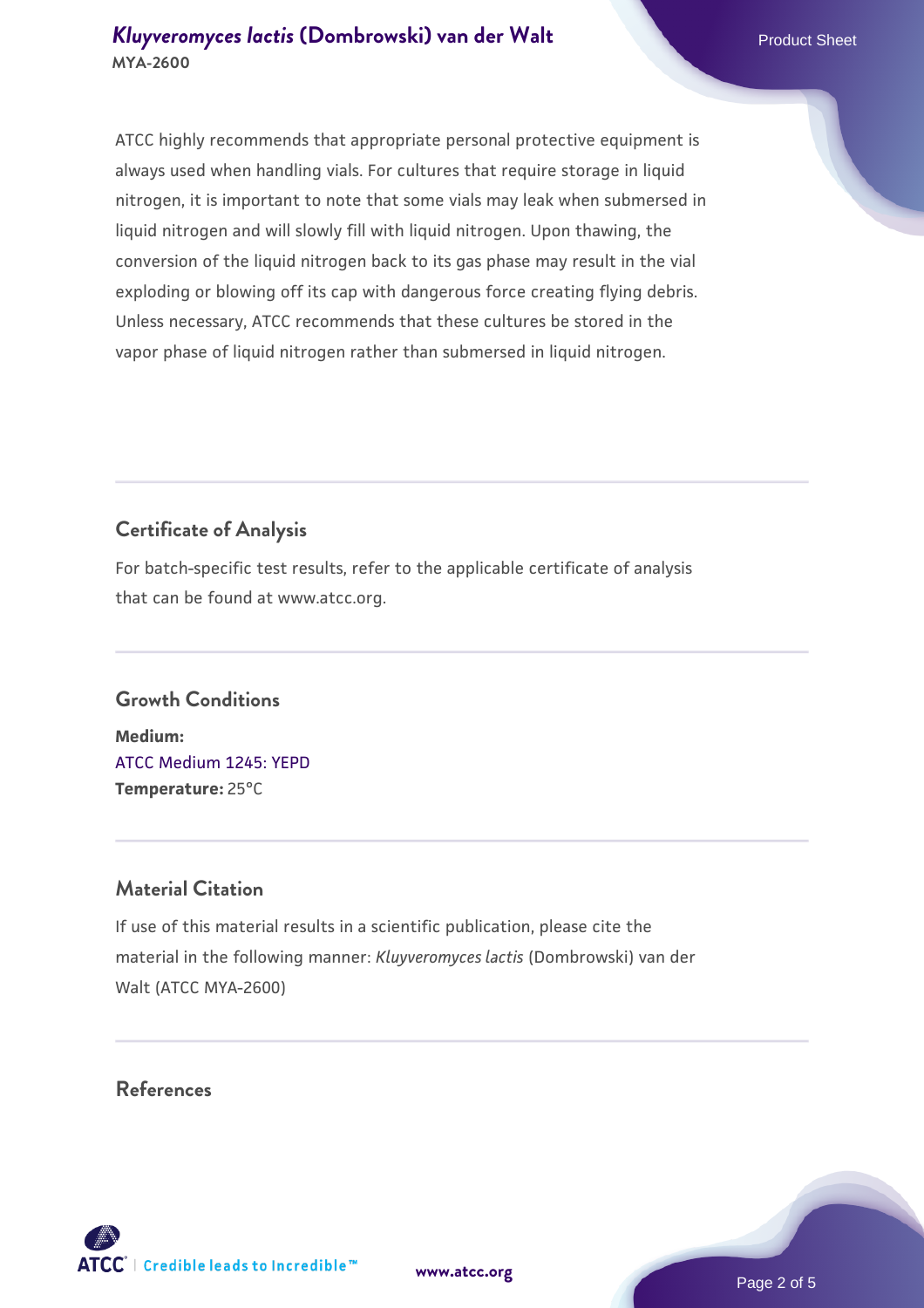#### *[Kluyveromyces lactis](https://www.atcc.org/products/mya-2600)* **[\(Dombrowski\) van der Walt](https://www.atcc.org/products/mya-2600)** Product Sheet **MYA-2600**

References and other information relating to this material are available at www.atcc.org.

#### **Warranty**

The product is provided 'AS IS' and the viability of ATCC® products is warranted for 30 days from the date of shipment, provided that the customer has stored and handled the product according to the information included on the product information sheet, website, and Certificate of Analysis. For living cultures, ATCC lists the media formulation and reagents that have been found to be effective for the product. While other unspecified media and reagents may also produce satisfactory results, a change in the ATCC and/or depositor-recommended protocols may affect the recovery, growth, and/or function of the product. If an alternative medium formulation or reagent is used, the ATCC warranty for viability is no longer valid. Except as expressly set forth herein, no other warranties of any kind are provided, express or implied, including, but not limited to, any implied warranties of merchantability, fitness for a particular purpose, manufacture according to cGMP standards, typicality, safety, accuracy, and/or noninfringement.

#### **Disclaimers**

This product is intended for laboratory research use only. It is not intended for any animal or human therapeutic use, any human or animal consumption, or any diagnostic use. Any proposed commercial use is prohibited without a license from ATCC.

While ATCC uses reasonable efforts to include accurate and up-to-date information on this product sheet, ATCC makes no warranties or representations as to its accuracy. Citations from scientific literature and patents are provided for informational purposes only. ATCC does not warrant



**[www.atcc.org](http://www.atcc.org)**

Page 3 of 5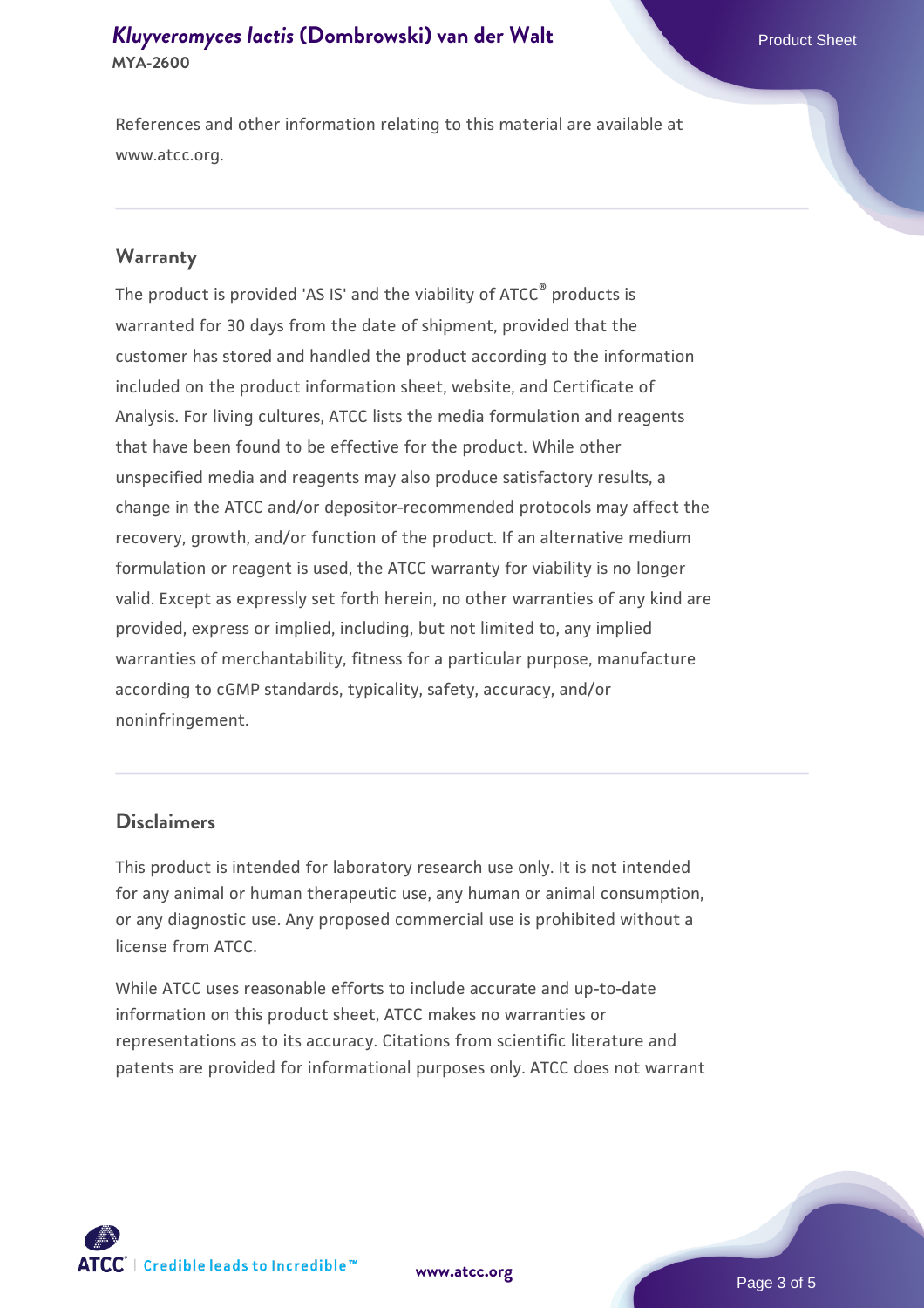### *[Kluyveromyces lactis](https://www.atcc.org/products/mya-2600)* **[\(Dombrowski\) van der Walt](https://www.atcc.org/products/mya-2600)** Product Sheet **MYA-2600**

that such information has been confirmed to be accurate or complete and the customer bears the sole responsibility of confirming the accuracy and completeness of any such information.

This product is sent on the condition that the customer is responsible for and assumes all risk and responsibility in connection with the receipt, handling, storage, disposal, and use of the ATCC product including without limitation taking all appropriate safety and handling precautions to minimize health or environmental risk. As a condition of receiving the material, the customer agrees that any activity undertaken with the ATCC product and any progeny or modifications will be conducted in compliance with all applicable laws, regulations, and guidelines. This product is provided 'AS IS' with no representations or warranties whatsoever except as expressly set forth herein and in no event shall ATCC, its parents, subsidiaries, directors, officers, agents, employees, assigns, successors, and affiliates be liable for indirect, special, incidental, or consequential damages of any kind in connection with or arising out of the customer's use of the product. While reasonable effort is made to ensure authenticity and reliability of materials on deposit, ATCC is not liable for damages arising from the misidentification or misrepresentation of such materials.

Please see the material transfer agreement (MTA) for further details regarding the use of this product. The MTA is available at www.atcc.org.

# **Copyright and Trademark Information**

© ATCC 2021. All rights reserved. ATCC is a registered trademark of the American Type Culture Collection.

#### **Revision**

This information on this document was last updated on 2021-05-20

#### **Contact Information**



**[www.atcc.org](http://www.atcc.org)**

Page 4 of 5